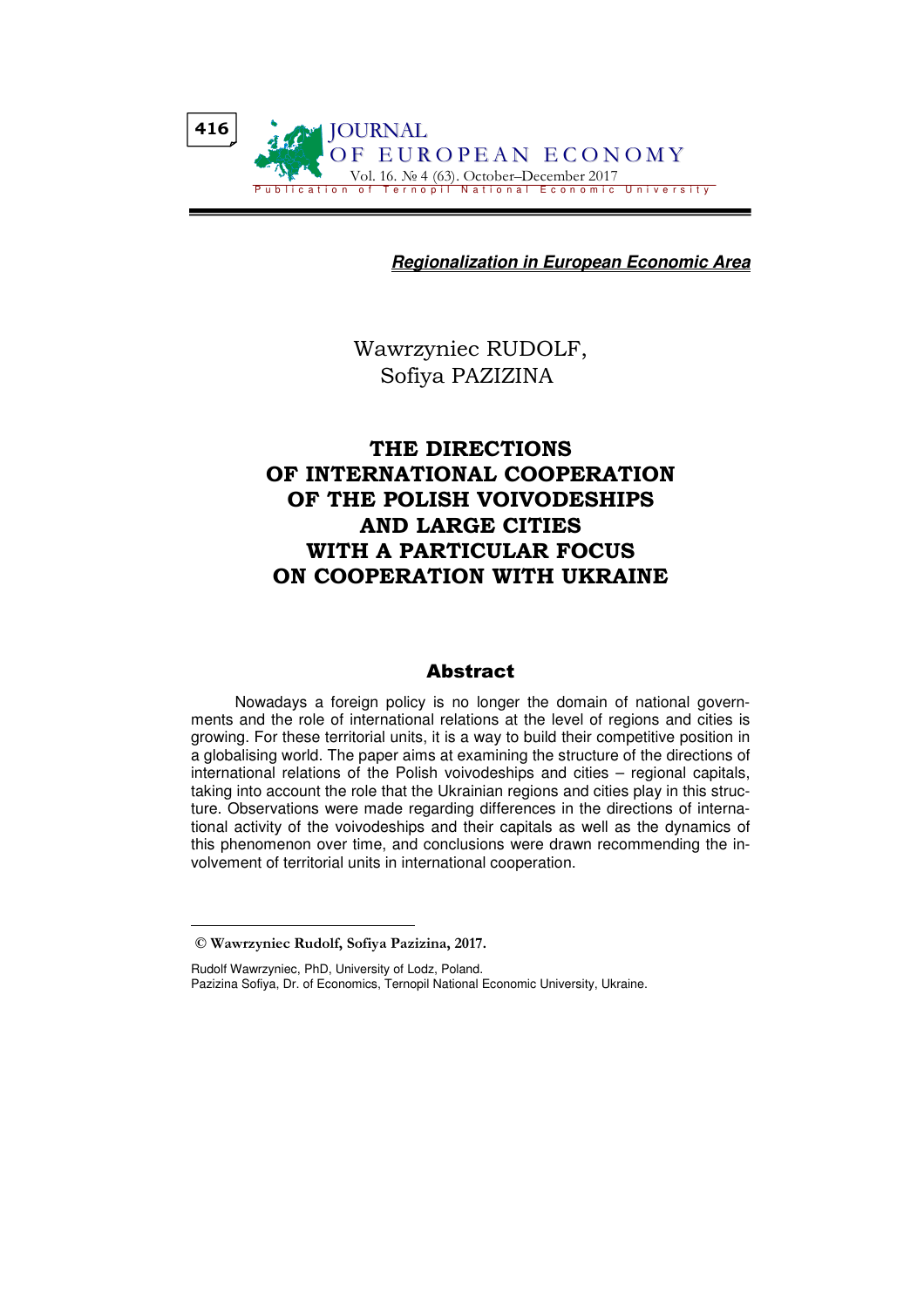Bilateral relations with partner cities and regions prove to be only a prelude to network integration which for years has been promoted by the structures of the European Union, first by its support for Euroregions, and in the last decade through the creation of European Groupings of Territorial Cooperation. The involvement of regions and cities in the structures of international cooperation can significantly affect the creation of a strong competitive position in the territorial market.

### Key words:

Economic geography, partner cities and regions, international relations, inter-organisational collaboration, international cooperation of territorial units.

**JEL:** F 55, R 11, R 58.

# 1. Introduction

In recent decades the role of network relations in the economy has been growing. The pace of globalisation and internationalisation processes is increasing along with the opening of national borders and activities of international organisations promoting international flow of goods, services, capital and workers. One of such organisations is the European Union, which, through the creation of the Single Market, has created an environment conducive to strengthening not only ties between companies but also relations in many areas of social development where the immediate beneficiaries are the inhabitants. The European Union, despite some temporary difficulties such as the process of the exit of the United Kingdom from the Community or the fierce controversy regarding the creation of the so-called two-speed Europe, is pursuing a stable policy of broadening the territorial scope.

Ukraine, increasingly associated with Poland and the other members of the EU through economic and social ties, is one of the largest EU allies expressing a desire to join the Community. Although the country's full membership requires transitional periods to adapt the legal system to the EU acqui communautaire or to establish the necessary institutions, ties between the peoples of the EU and Ukraine can and should be strengthened more now so that in the future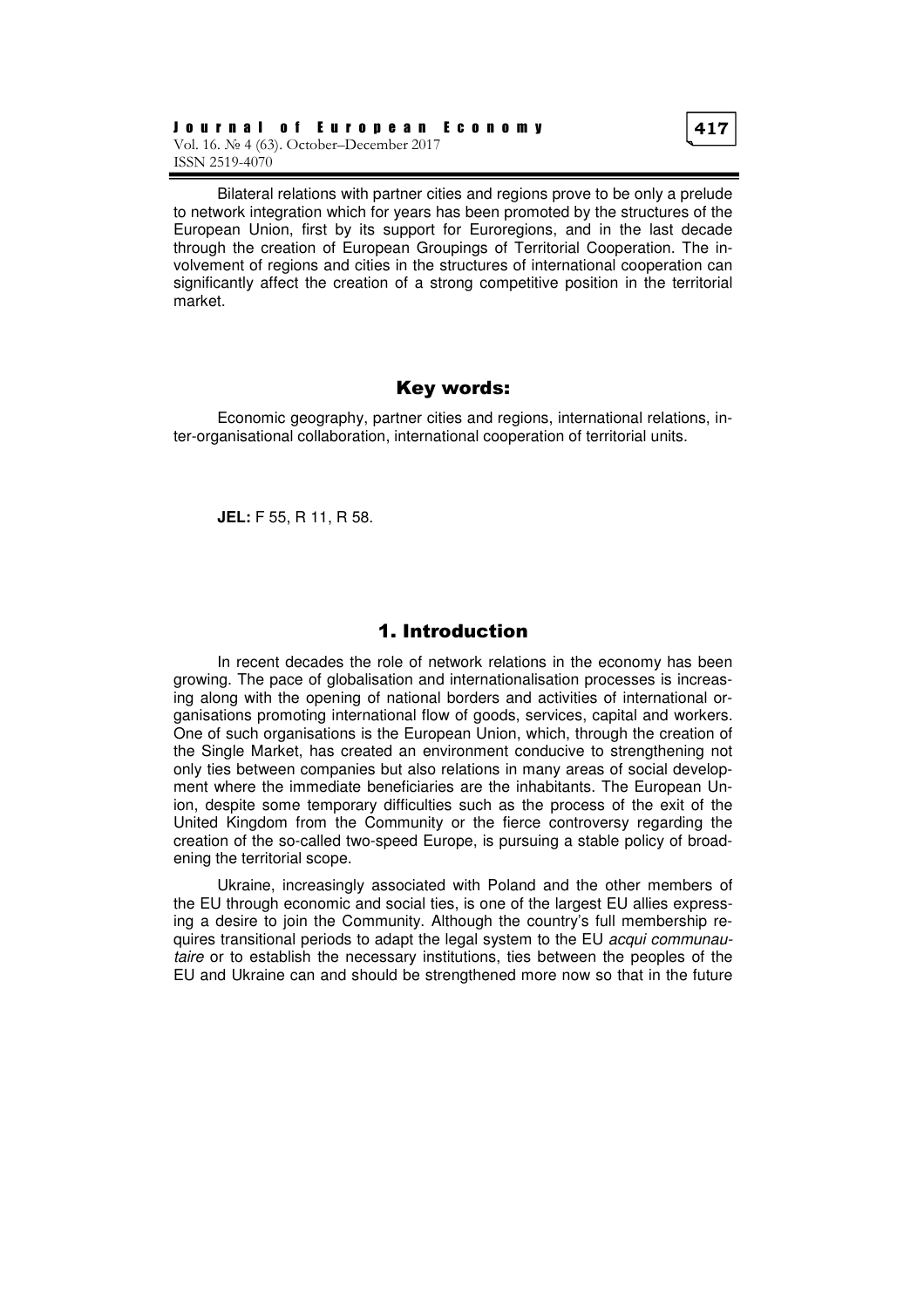the process of incorporating Ukraine into the European structures could proceed smoothly thanks to the creation of stable foundations. International cooperation of regions and cities is a significant factor in competitiveness of territories, provided that it is not limited only to activities done for show but results in establishing lasting economic and social ties.

A regional foreign policy can be defined following K. Szmigiel (2009) as part of a regional policy understood as a policy of regional authorities aimed at stimulating the socio-economic development associated with activity of these authorities in the area of foreign relations. These relations refer to a diverse group of institutional actors, including participants in international relations as well as other actors who pursue their goals by means of contacts with organisations that are located in other countries. This issue has become a subject of considerations of scientists from Western Europe (Aldecoa, Keating 1999), (Keating 1998). It has been taken up in the context of allocation of European funds to provide support for regions, with a focus on raising their competitive position (Scott, Storper 2003).

The paper aims to show differences in the directions of international cooperation undertaken by the Polish voivodeships and their capitals (regional capital cities), with a particular focus on Ukraine as an important partner of this cooperation. The paper seeks to answer questions about the current directions of cooperation of the Polish voivodeships and their capitals as well as about the earlier evolution of the said cooperation. An attempt is also made to determine the place of the Ukrainian oblasts (regions) and their capitals in the network of foreign partnership relations created by the most important Polish territorial units.

The following hypotheses have been adopted in the paper:

1. Cities are more active than regions in terms of establishing international relations with their counterparts in other countries.

2. In international relations, cities accept much larger distances to foreign partners, while regions tend to build relations with close partners.

In the first part of the paper, formal and legal determinants of foreign cooperation of the Polish voivodeships and their declared cooperation objectives are presented with reference to the most important legal acts which regulate such cooperation in Poland and the European Union. Then a comparison of the directions of foreign cooperation of the Polish voivodeships in a variety of configurations is made, with a particular focus on the Ukrainian oblasts and cities - partners of the Polish voivodeships and regional capitals. The information contained in the Public Information Bulletin as well as on the official websites of the marshals of the Polish voivodships and the websites of the Polish regional capitals is used here. It is assumed that the information contained therein is accurate and up to date. Data for the analysis were collected in 2016. It is worth noting that the content of partnership relations does not constitute the subject of the analysis, as these issues are so extensive that they require separate studies using a broader set of instruments.

418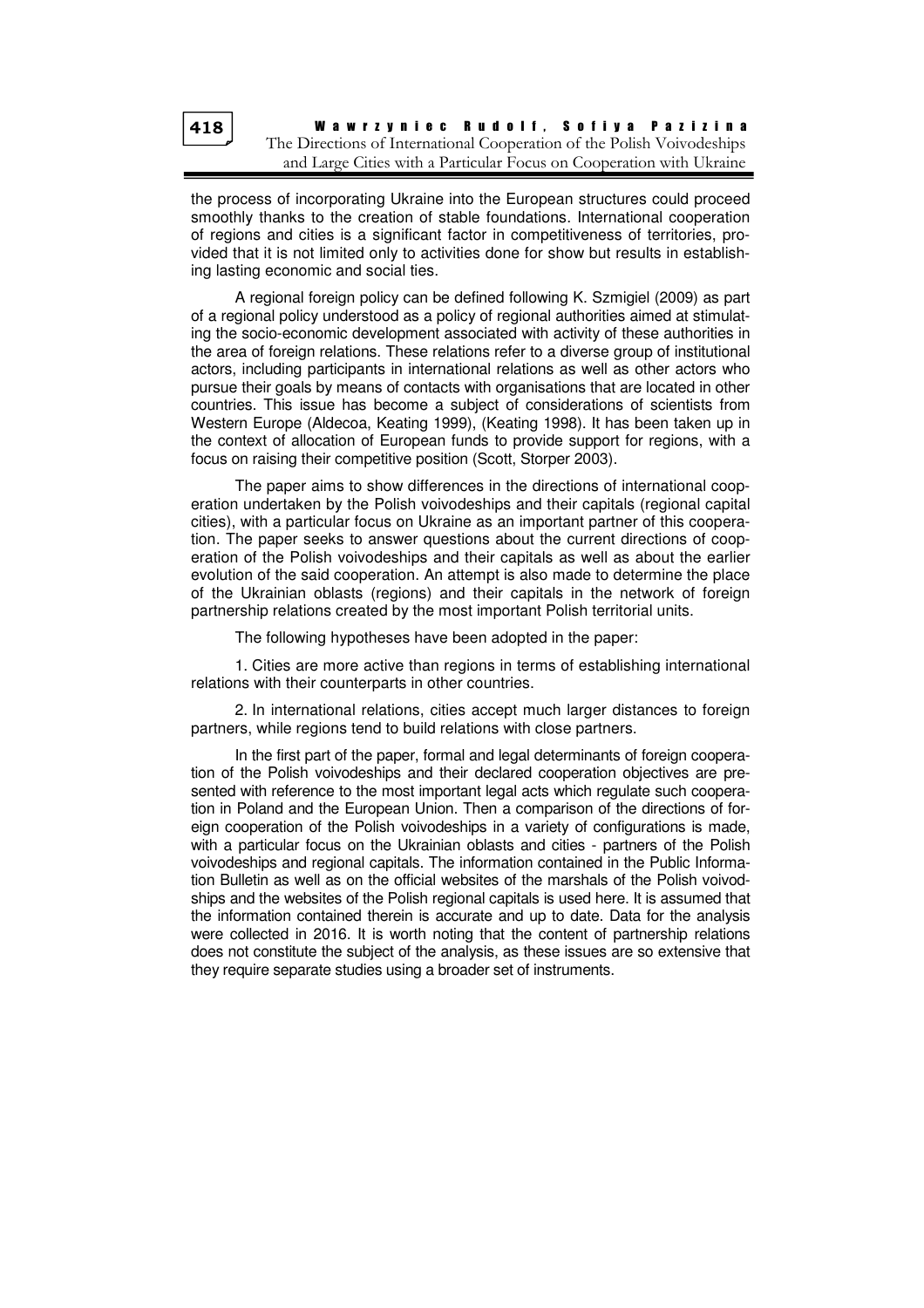# 2. Formal and legal determinants of international cooperation of the Polish territorial units at the regional and local level

The right to cooperate with local and regional communities of other countries stems directly from Poland's Constitution. «A local government unit shall have the right to join international associations of local and regional communities as well as to cooperate with local and regional communities of other states» [Constitution of the Republic of Poland, Art. 172]. It is worth noting that each tier of local government (commune, poviat – district, voivodeship – region) has obtained the right to the aforementioned forms of cooperation, and the content of these competences is not differentiated due to the type of entity that implements them.

 In the context of the main theme of the paper – international cooperation of the voivodeships and their capital cities – the Act of the Regional Government is particularly important (Act of 5 June 1998). It provides that the authority representing the region (the Voivodeship Sejmik – the Regional Assembly) has the exclusive power to adopt resolutions concerning the participation in international regional associations and other forms of regional cooperation. The duties of the Regional Assembly also include the adoption of international cooperation priorities for the voivodeship (Art. 18).

The empirical part of the paper focuses on bilateral international contacts of the voivodeships and regional capitals. In the paper, the «partner region» shall be understood as a region with which collaboration has been established in a formal way by signing a cooperation agreement or a letter of intent. One of the most important legal acts which regulate international cooperation of regional and local authorities is the Act on the Principles of Accession of Local Government Units to International Associations of Local and Regional Communities (Act of 15 September 2000). In accordance with the Act, the term «associations» means organisations, associations and unions set up by local communities of at least two countries in accordance with their national law (Art. 1).

Although determining «cooperation priorities» is the domain of Regional Assemblies, executive authorities are responsible for their implementation, i. e. at the level of the voivodeship – Voivodeship Boards, and at the city level – City Mayors. They can establish foreign relations using three methods. The first method is a document signed with foreign regions/cities in the form of an agreement, a letter of intent, or a declaration of cooperation. The second method is cooperation established through intergovernmental agreements. They are signed by the Polish government and their provisions can point to specific regions/cities.

419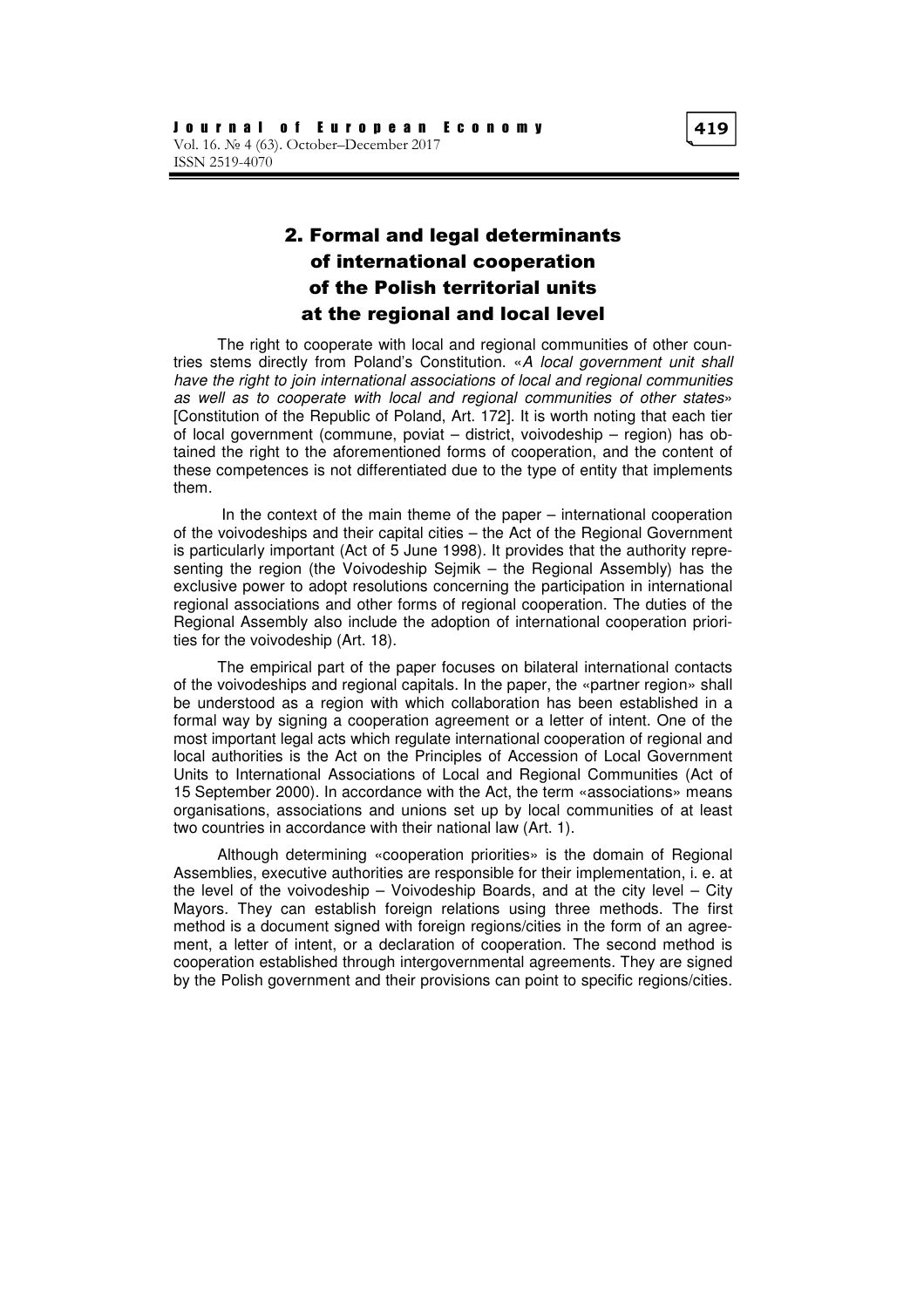The third method is informal cooperation, that is, without the signing of the relevant documents. It should be emphasised that activities of local government units in the international sphere must be carried out in accordance with domestic law, the State's foreign policy and its international obligations within the limits of the law and the competences of the voivodeship. Local government initiatives in this area require the approval of the Minister of Foreign Affairs (Act of 5 June, 1998).

Research on foreign cooperation priorities of the Polish voivodeships was conducted by W. Modzelewski, who grouped these priorities in an interesting way. The following are the said priorities starting with the most common: economic development, expansion and modernisation of transport infrastructure, environmental protection, promotion of tourism, development of physical culture and sports education, cultural development, creation of civil society, and contacts with Polish communities abroad (Modzelewski, 2009).

Another valuable publication addressing the issues of international cooperation of the Polish regions is the paper of K. Szmigiel (2009) on internationalisation of the Polish voivodeships. The author has conducted in-depth studies on activity of the Polish voivodeships on the international stage. She estimates that during the study period the voivodeships were at the stage of adopting models of operation from their partners in Western Europe, more experienced in the field of Europeanisation and internationalisation. Local governments of the voivodeships were «students», they failed, however, to take up an active role in inspiring action in the framework of the emerging network of information exchange between regions. In addition, according to Szmigiel, administration of the Polish voivodeships made no attempts to share its experience with foreign partners from countries with lower levels of socio-economic development. It is worth noting that these conclusions were reached nearly 10 years ago and the changes of recent years associated with the stable development of Poland have led to the situation when the experience of this country may be shared more widely with its close neighbours that are just entering the path of stable development.

International cooperation of a region or a city should not be limited to meetings of politicians and local government administration. It should serve the implementation of a number of regional and local policy objectives, such as: supporting the efforts to improve the quality of local government administration operations, stimulating the development of tourism, supporting the cultural and educational development of a given region or promoting its development at the international level (Świaniewicz, 2005).

In the case of neighbouring regions, the list of possible projects can grow even further. It can include, for example, common infrastructure investments serving the inhabitants of the regions on both sides of the border. It is worth referring here to the concept of Euroregions, which for years has been present in the process of widening and deepening of the European Union. A Euroregion can be defined as: an institutionalised instrument of cross-border region network

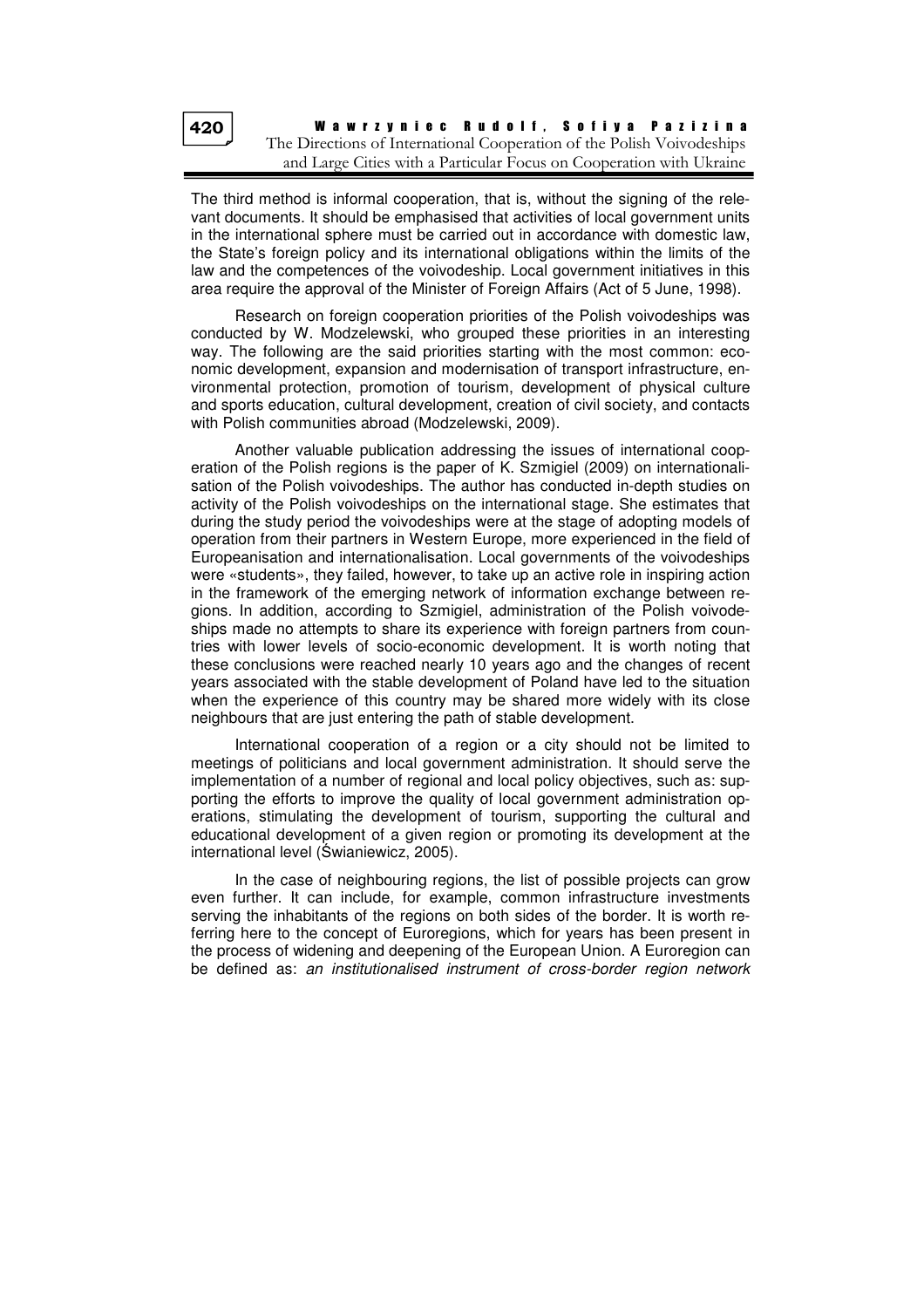management based on the cooperation of the neighbouring territorial units in the adjacent states (Gałuszka, 2006). Euroregions function therefore as an institutionally organised cooperation network of local government units. In the process of European integration, Euroregions were particularly important before the introduction of the major project of the European Single Market and in the first years of its operation at the turn of the 1980s and 1990s. Currently, they are also playing an important role, particularly at the external borders of the EU.

More recently, the EU has established a new instrument focused on the intensification of international cooperation – European Grouping of Territorial Cooperation (EGTC) (EU Council Regulation 1082/2006). The establishment of EGTC requires cooperation of at least two entities (members) located on the territory of at least two EU Member States. The following entities can be members of such groups: the EU Member States, regional and local authorities at different levels, other public law entities<sup>1</sup>, and associations of the entities mentioned (Act of November 7, 2008). It should be noted that in Poland the accession of regional and local authorities, or other entities, to EGTC is quite complex in terms of procedure, as it requires consent in the form of an administrative decision of the Minister of Foreign Affairs, in consultation with the ministers responsible for internal affairs, public finance and regional development. The Minister of Foreign Affairs is obliged to create and maintain a register of European Groupings of Territorial Cooperation. By the end of 2016, in Poland only four such groupings were created (Tritia, the Tatras, Central European Transport Corridor, Novum) (Szewczak et. al. 2016). This means that so far the EGTC instrument has not had a significant impact on the functioning of international cooperation of Polish local authorities, although it is an interesting tool for the creation of networks between different regional development stakeholders.

### 3. Research methodology

All 16 Polish voivodeships, which in their current form have existed since 1998 when the next stage of administrative reform of the country was implemented, have been studied. Previously, Poland had been divided into 49 voivodeships which had not had the authority of the local government (derived from democratic, universal elections), and had been endowed only with the authority of the State in the form of the regional government representative called «voivode». The said reform entered into force on 1 January 1999. However, in the case of cities, local governments had emerged at the beginning of the political transformation, that is, in the year 1990, when the first phase of the local government reform in Poland had been implemented. The dates associated with the

<sup>1</sup> Including such entities as: higher education institutions, cultural institutions or research and development units.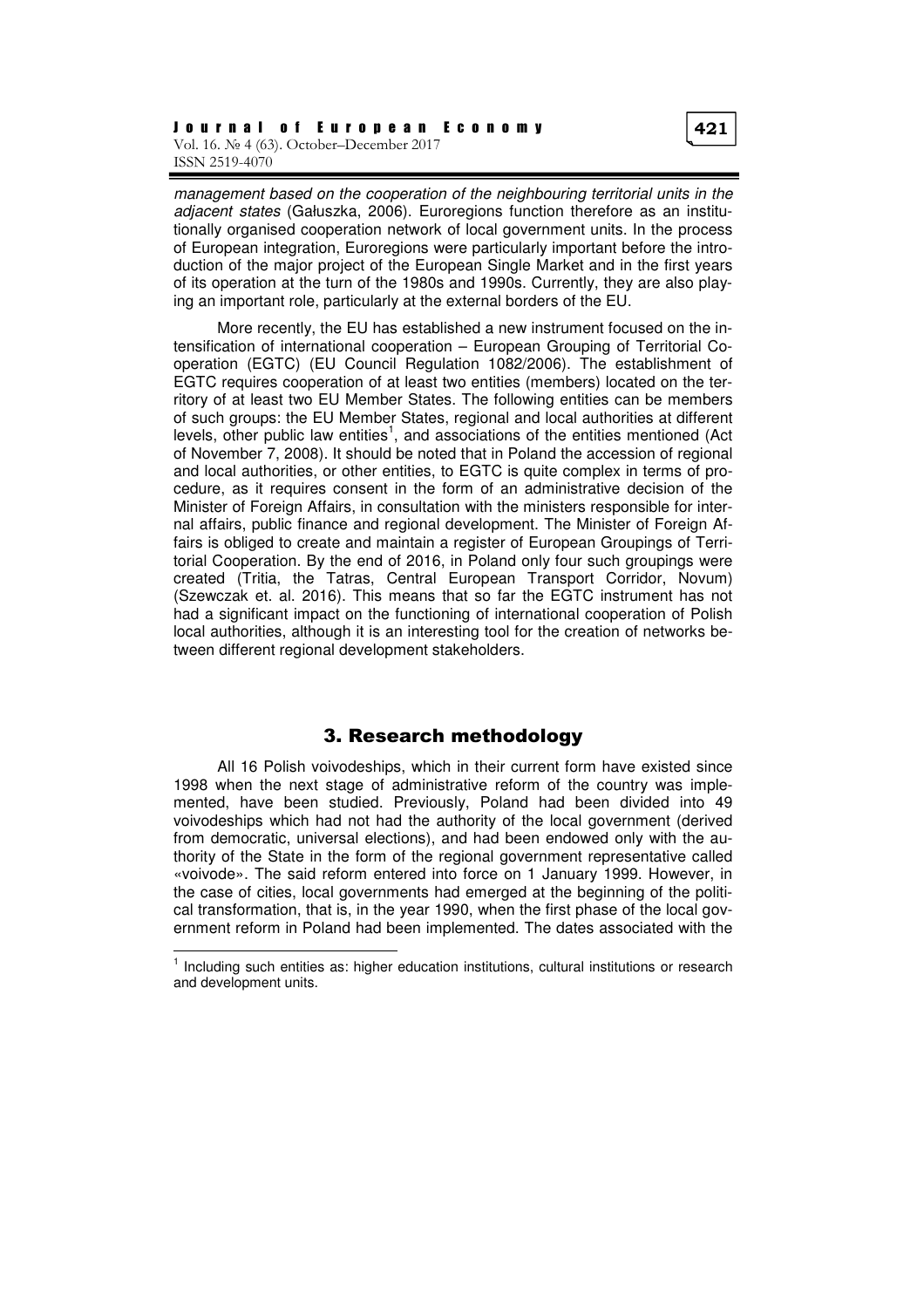development of the structures of local government in Poland have had a significant influence on the development of international relations of both types of units (the voivodeships and regional capital cities).

The study has also covered Polish cities which are the capital cities of the voivodeships. These are centres which are of particular importance in the socioeconomic development of the whole region. It should be noted that in the case of two voivodeships, two cities are included in the analysis, as the functions of the capital city are divided between these two centres. These include: Bydgoszcz and Toruń (in the case of the Kujawsko-Pomorskie Voivodship) as well as Gorzów Wielkopolski and Zielona Góra (in the case of the Lubuskie Voivodship).

The study includes the territorial dimension, which required the adoption of the method of delimitation of the territory of Poland and Ukraine based on the division of each country into parts taking into account their geographical location, which has a certain impact on the level of development of individual regions. Considering their particular location (in terms of the centre of the European development) and the shape of the two countries, it was decided to implement the West – East division. Poland was divided into two zones (Western and Central-Eastern), and Ukraine into three zones (Western, Central, Eastern). Western Poland includes the following voivodeships: Dolnośląskie, Kujawsko-Pomorskie, Lubuskie, Opolskie, Pomorskie, Śląskie, Wielkopolskie, and Zachodniopomorskie. Central-Eastern Poland includes: Łódzkie, Lubelskie, Małopolskie, Mazowieckie, Podkarpackie, Podlaskie, Świętokrzyskie, and Warmińsko-Mazurskie.

In the case of Poland, the aforementioned division refers to the simplified division into the West – the so-called Poland A (on the left bank of the Vistula) and the East – the so-called Poland B (on the right bank), which originated in the pre-war history of the country's economic development.

In the case of the Ukrainian oblasts, not only their geographical location but also other factors, which should allow a broader interpretation of the studied phenomena, were taken into account. Western Ukraine encompasses the regions adjacent to Poland as well as the ones that before World War II were part of the Second Polish Republic or were located in the immediate vicinity of its border. There are 8 regions in Western Ukraine: Khmelnytsky, Chernivtsi, Ivano-Frankivsk, Lviv, Rivne, Ternopil, Volyn, and Transcarpathian. Central Ukraine encompasses 11 oblasts located in the central part of the country along the entire longitude (Kherson, Cherkasy, Chernihiv, Kyiv, Kirovohrad, Lugansk, Odessa, Mykolaiv, Poltava, Sumy, Vinnytsia, and Zhytomyr), while Eastern Ukraine covers the most eastern oblasts (Kharkiv, Donetsk, Dnipropetrovsk, Lugansk, and Zaporizhia).

It should be noted that the proposed division is a simplification, but – similarly to the division of Poland – it reflects the level of socio-economic development of the country. The oblasts located in Western Ukraine are characterised by a relatively lower degree of industrialisation compared to the others, and agricul-

422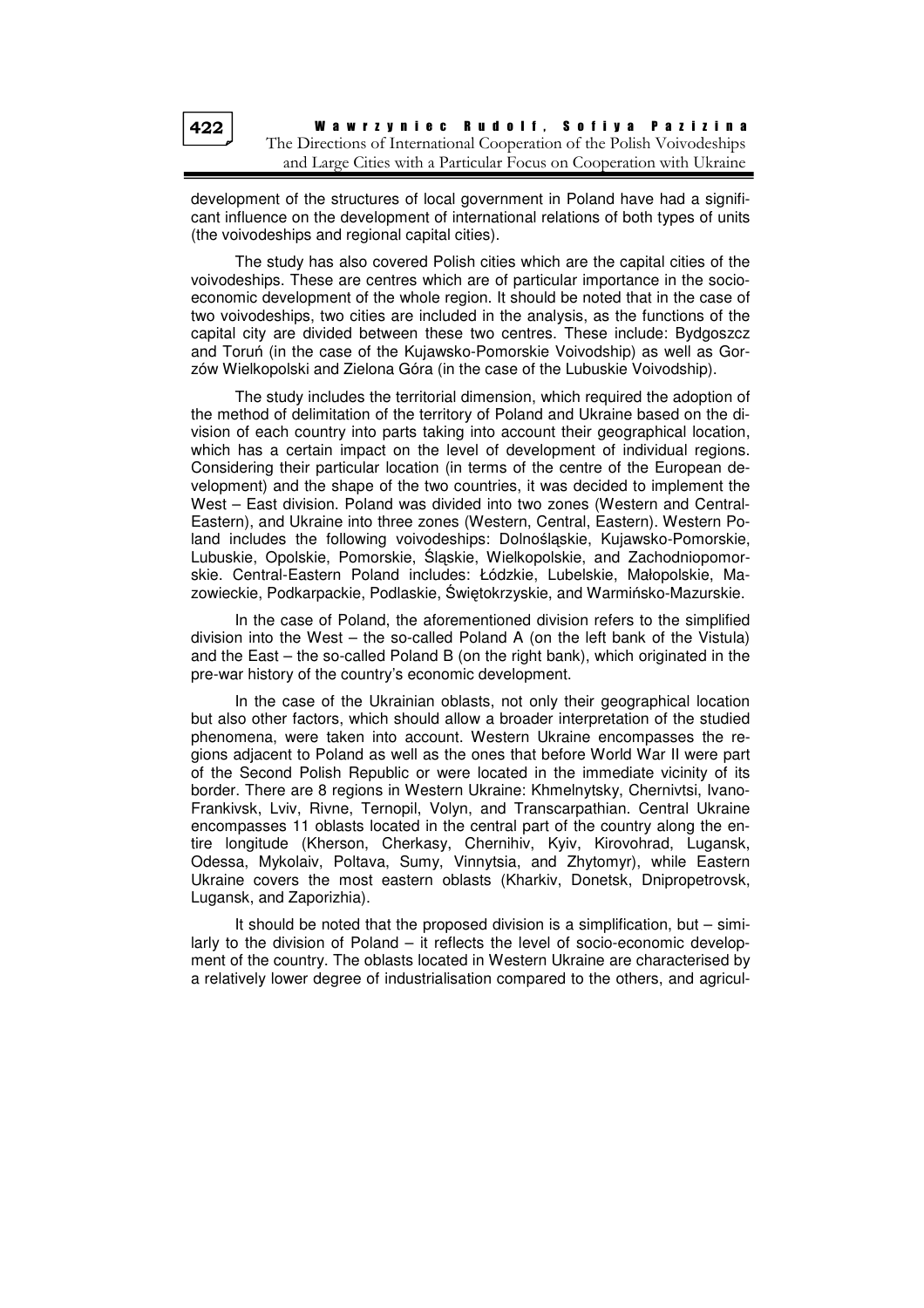ture has not been restructured there yet. However, the farther to the East, the higher the level of industrialisation has traditionally been. This structure is a consequence of the policy of the Soviet Union in Ukraine, due to the fact that since the country's independence in 1991 investments have been concentrated mainly in the eastern regions of the Republic, directly adjacent to Russia. Over the last 25 years, Ukraine has not received enough new investment projects to permanently change this unfavourable structure.

The directions of international cooperation of the Polish voivodeships and large cities were shown at the level of countries and groups of countries. They were grouped according to their geographical location as well as the level of economic development. This required the adoption of certain simplifications. The following categories were distinguished:

1. Western Europe (the former 15-EU and developed European countries outside the EU: Iceland, Liechtenstein, Norway, and Switzerland),

2. Central Europe (Poland and other 9 countries which joined the EU in the framework of the largest enlargement in 2004),

3. Eastern Europe (Poland's eastern neighbours: Ukraine, Belarus, and Russia),

4. Other continents (non-European countries).

For the purpose of the study, the information from the on-line Public Information Bulletin concerning international relations of the Polish voivodeships and their capital cities, including the name of the partner region/city, the document type which is the basis for the cooperation and the year when it was signed, was gathered. This information was collected in the year 2016.

## 4. Research results

First, data on the directions of international cooperation of the Polish regional capital cities, including the key directions such as Western Europe, Central Europe, Eastern Europe or other continents, will be presented.

A total of 258 cooperation documents signed by the analysed cities with their foreign counterparts were identified. Out of this number, 139 are cooperation agreements of the capital cities of the voivodeships from Central-Eastern Poland, and 119 from Western Poland, which is presented in Figure 1. Among 4 directions of international cooperation, in general, the most popular partners among the Polish regional capitals are the ones from Western Europe. As many as 106 (41%) among 258 cooperation documents were signed with the cities in this part of Europe. It is astonishing that the cities from other continents ranked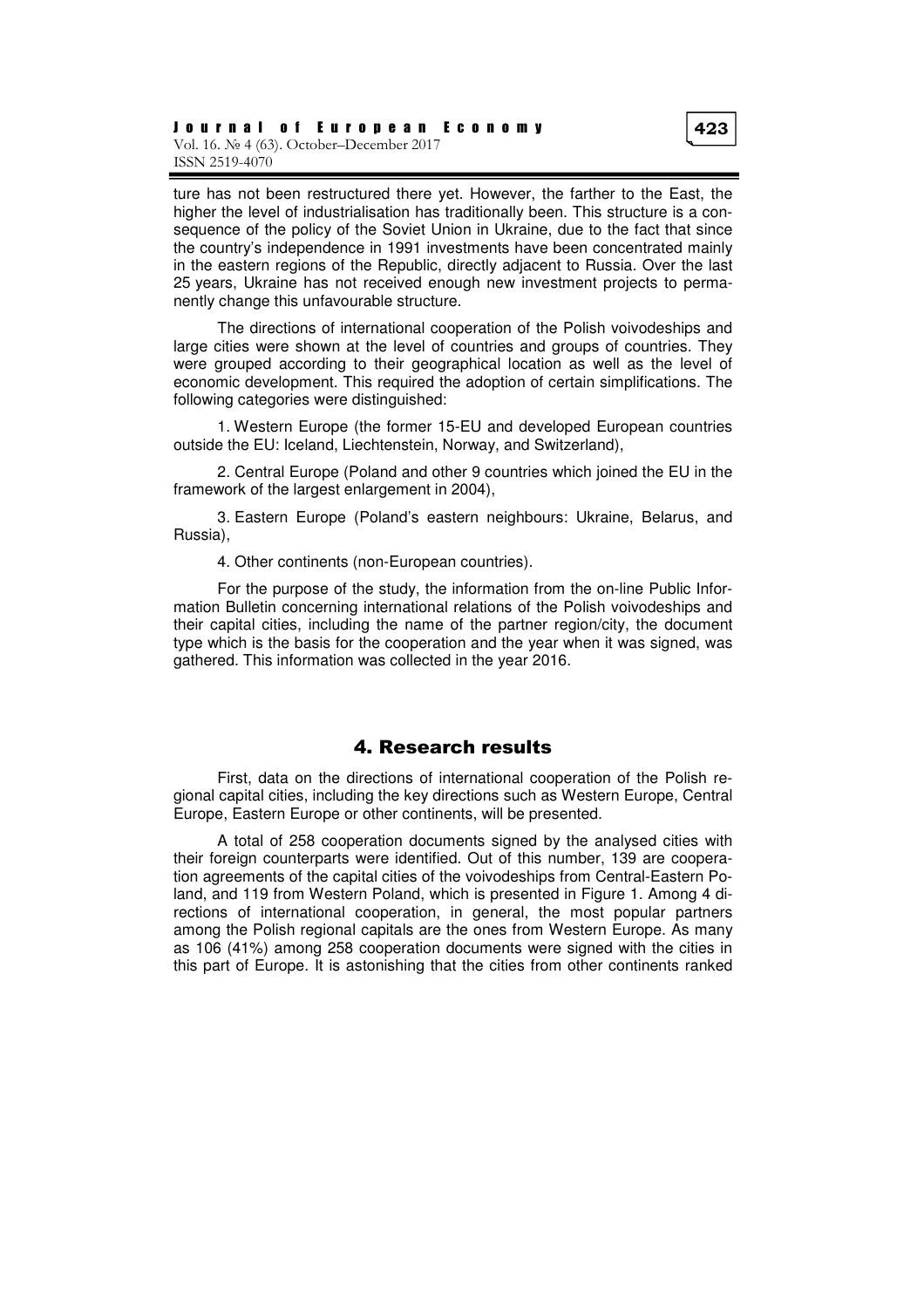424

W a w r z y n i e c R u d o l f , S o f i y a P a z i z i n a The Directions of International Cooperation of the Polish Voivodeships and Large Cities with a Particular Focus on Cooperation with Ukraine

second in terms of the number of partnerships. It turns out that the Polish regional capitals, some of which are trying to take on the role of metropolises, are taking action aimed at building their international position, and as a result enter into relationships with even very distant partners. In this category, the most popular are partnerships with cities in China (16 partnerships), the USA (16), or Israel (7). For example, the city of Łódź, the third largest city in Poland, has three Chinese partners (Chengdu, Kanton, Tianjin).

#### Figure 1



**The number of cooperation documents signed by the Polish regional capital cities – according to the division into Western Poland and Central-Eastern Poland – with foreign cities by geographical directions** 

In terms of the number of agreements of the Polish voivodeship cities, Eastern Europe ranked third (50 relations). It must be stressed, however, that only 3 countries were included in this geographical area: Ukraine, Belarus, and Russia; the first of these is the most popular partner for the Polish regional capital cities. The fourth direction of international cooperation, that is, Central Europe, proved to be least popular. Although this category includes as many as 9 countries, only 16% documents concerning international cooperation of the analysed cities were signed with partners from this part of Europe.

Source: Own elaboration based on data from the Public Information Bulletin 2016.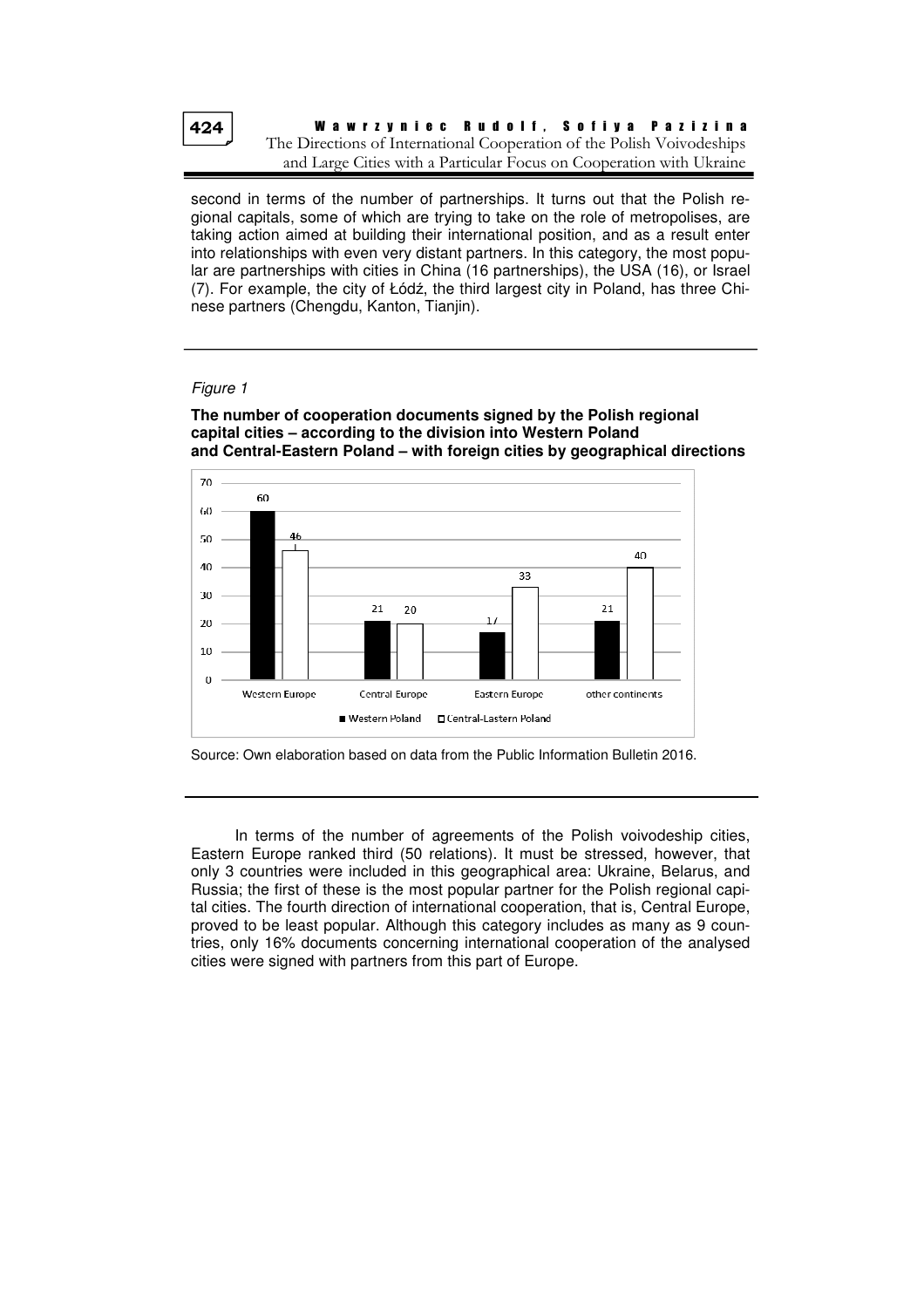In general, the regional capital cities in Central-Eastern Poland were characterised by greater activity in establishing relations with foreign partners than the ones from Western Poland, despite the fact that the number of analysed cities was lower in the first group than in the latter  $(8:10)^2$ . The cities from Central-Eastern Poland signed almost twice more cooperation documents with Eastern Europe or «other continents» than the analysed cities from Western Poland.

In the ranking of cities that have established relationships with partners from other continents, the highest positions are taken by the following cities: Warsaw (11), Białystok (7), Cracow (6), and Łódź (6). For example, among Warsaw's partners from other continents were cities from Japan, the USA, Canada, Israel, China, Thailand, Korea, Brazil and Kazakhstan. The cities of Western Poland have more partnership relations with cities in Western Europe than the relatively closer ones. It is worth enumerating the cities that have the largest number of such agreements: Szczecin (9), Gdańsk (7), and Zielona Góra (7). However, a clear leader in cooperation with cities of Western Europe is Cracow, despite its location in Central-Eastern Poland.

Practically both groups of Polish regional capitals have shown a similar, low degree of involvement in relations with partners from Central Europe. There are even such regional capitals which have no partner in this part of Europe (Gorzów Wielkopolski and Olsztyn) and those that have only one such partner (Gdańsk and Szczecin).

Directions of foreign cooperation of Polish voivodeships are a little different than their capitals and are presented in Figure 2.

A total of 258 cooperation documents signed by 16 Polish voivodeships with their foreign counterparts were identified. 133 of those agreements were entered into by the voivodeships located in Western Poland, and 103 were concluded by the voivodeships located in Central-Eastern Poland.

The research material presented in Figure 3 indicates that in 2016 each Polish region had on average 15 foreign partners. Among the most popular directions of cooperation, Western Europe dominates. Nearly half of the cooperation documents were signed with regions from this area. It is interesting that among the Polish voivodeships which have partnered with their counterparts in Western Europe as many as 2/3 are located in Western Poland. It is worth noting in the context the geographical location of the cooperating regions and the importance of this fact for establishing the cooperation. The leaders in this respect are the western voivodeships such as: Pomorskie (18), Wielkopolskie (11), Kujawsko-Pomorskie (9) and Zachodniopomorskie (9).

 $2$  In the case of two voivodeships of Western Poland, the functions of the regional capital city are divided between two cities, which has led to the decision about the inclusion of partnership relations of both these cities in the analysis.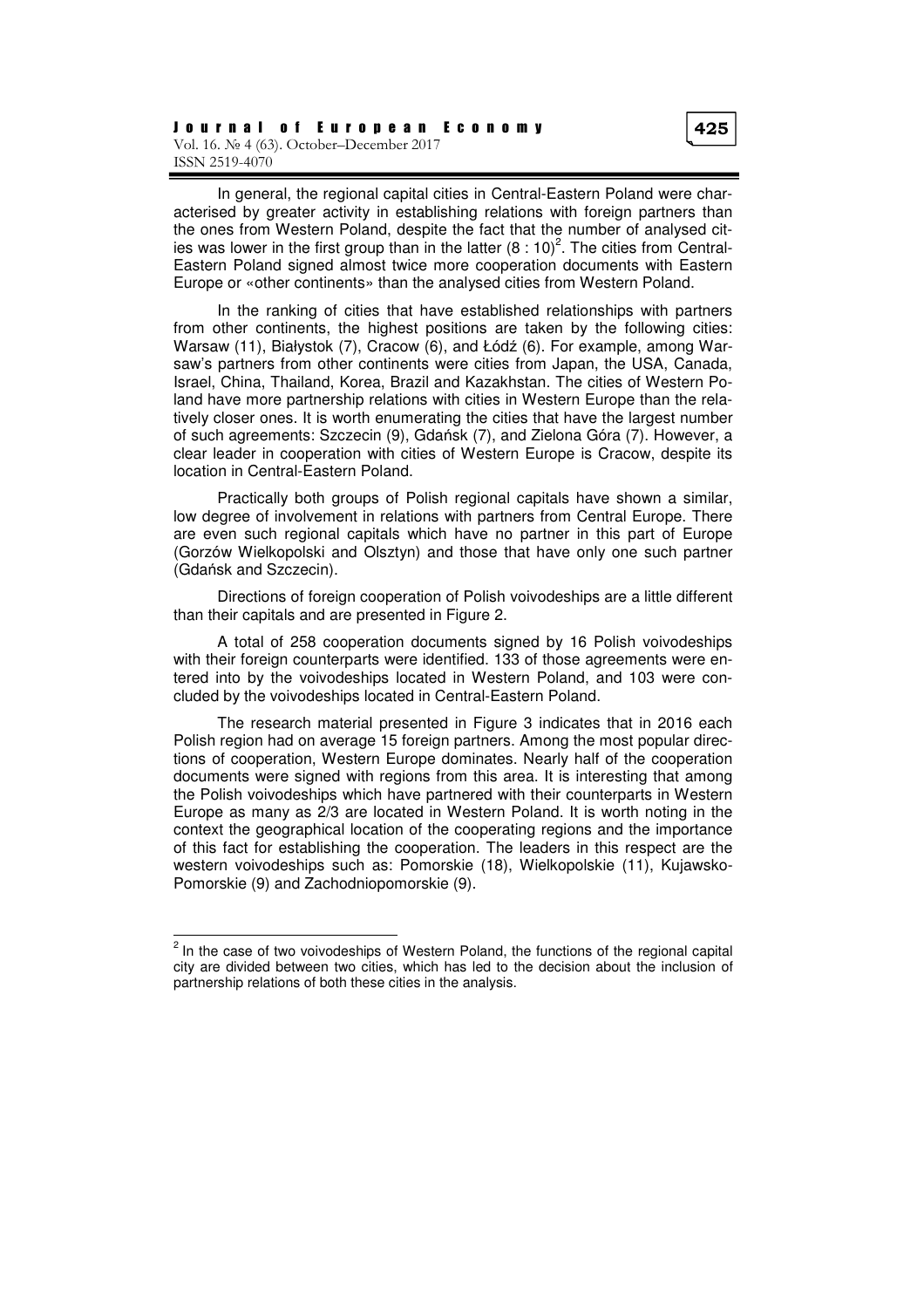426

#### Figure 2

**The number of cooperation documents signed by the Polish voivodeships (broken by Western Poland and Central-Eastern Poland) with foreign partner regions according to geographical directions** 



Source: own elaboration based on the data from the Public Information Bulletin 2016.

#### Figure 3

**The number of cooperation documents signed by the Polish voivodeships (Western Poland – on the left and Central-Eastern Poland – on the right) with foreign partner regions according to geographical directions** 

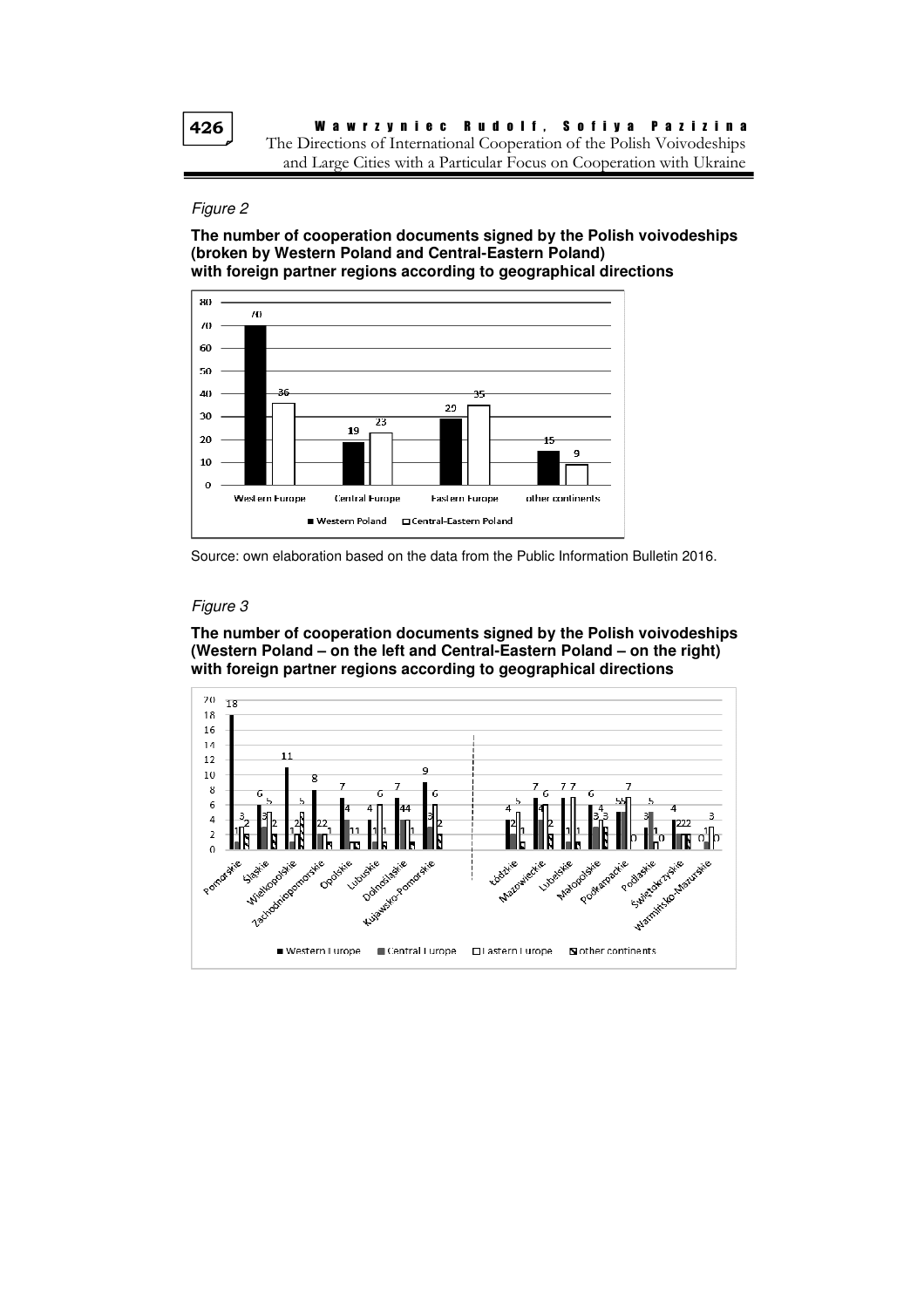Source: own elaboration based on the data from the Public Information Bulletin 2016.

Another direction of cooperation – Central Europe – has not been appreciated by the voivodeships. The number of signed agreements with the regions from this part of Europe does not differ from the regularities observed in the case of the analysed cities. At the same time, it is worth noting that most of the documents on cooperation with partners in Eastern Europe were signed by voivodeships located in Central-Eastern Poland, e. g.: Lubelskie (7), Podkarpackie (7), Mazowieckie (6), and Łódzkie (5). This shows that, in the case of the voivodeships their relative proximity to the foreign partner region is important for cooperation. It is also interesting to note that all the Polish voivodeships have signed just 24 cooperation documents with partners that are located on other continents. The leaders of cooperation with regions from other continents include: Wielkopolskie (5) and Małopolskie (3). Although it should be also said that almost every voivodeship has at least one such partner. The voivodeships from Western Poland seem to be more active in this area. Countries located on other continents that have signed the greatest number of cooperation documents with the Polish voivodeships include China (11 agreements) and others, much more diversified, such as Brazil (3), India (2), or Kazakhstan (2). In the case of the analysed cities, the number of US partners equals the number of Chinese ones (16 respectively), while in the case of the voivodeships only one voivodeship (Śląskie) has signed a cooperation agreement with a US partner.

In order to better understand the phenomenon of establishing international cooperation by the voivodeships and their capitals, one should look at the dates of concluding individual agreements and compare them with the abovementioned stages of local government reforms in Poland. The timeline of establishing foreign relations by the analysed units is presented in Figure 4.

It is also worth examining the periods when the existing partnerships were established. In the case of the regional capitals, relations with their partners from Western Europe were established mainly in the early years of the existence of the self-governments at the local level (1990–1999). Almost 60% of foreign relations were established in that period. At the time, Polish cities established international relations on different principles. Currently, this direction of cooperation has almost completely come to a halt. As previously demonstrated, relations of Polish large cities with partners in Central Europe are relatively less numerous, but their largest increase occurred in the second decade of the existence of local governments at the level of cities (2000–2009). A similar situation took place in the case of relations with partners from Eastern Europe, although in this case certain activity in building new relations, especially with partners such as Ukraine, remains.

The Polish voivodeships in their present form have existed since 1999. Most of their foreign relations were established in the first decade of their operation, that is, in the years 2000–2009. This is especially true for relations with partners from Western Europe, but also with partners from other destinations. At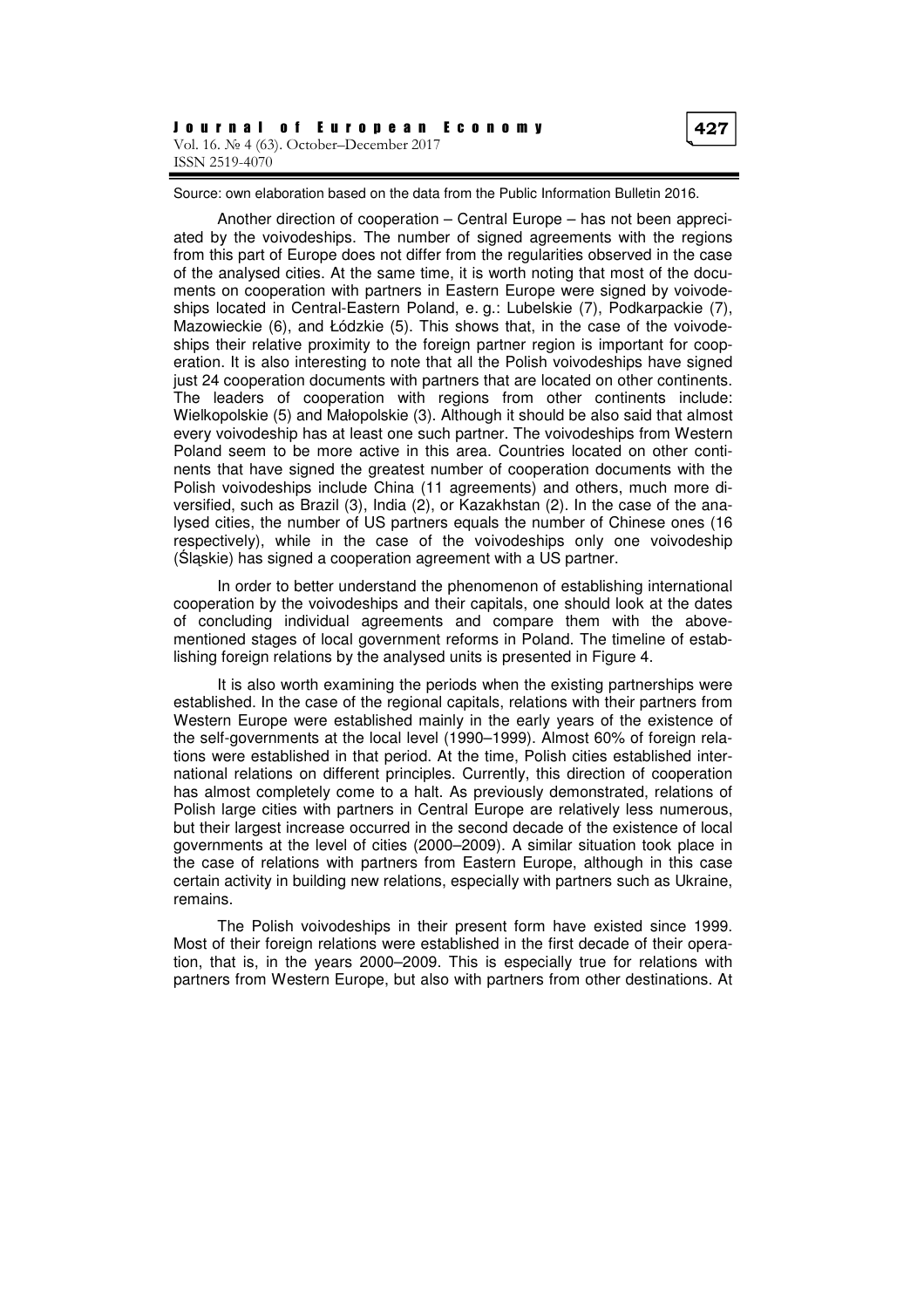428

W a w r z y n i e c R u d o l f , S o f i y a P a z i z i n a The Directions of International Cooperation of the Polish Voivodeships and Large Cities with a Particular Focus on Cooperation with Ukraine

the same time, it should be noted that in the current, still incomplete decade (2010–2016), a significant decrease in activity related to establishing new partnerships has been reported. The only exception is the relations with partners on other continents, where a high growth rate has been maintained.

#### Figure 4





Source: own elaboration based on the data from the Public Information Bulletin 2016.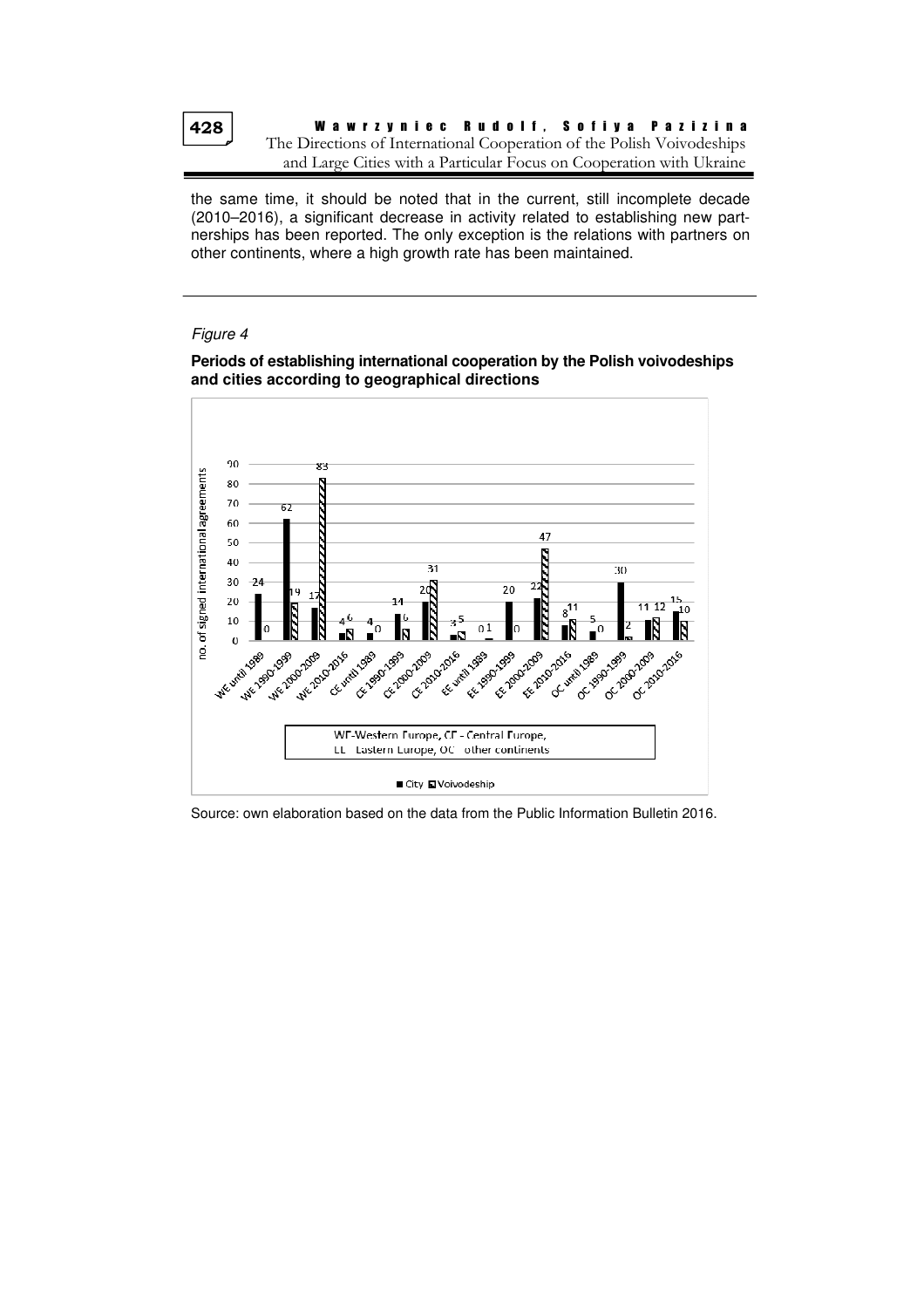# 5. Relations of the Polish voivodeships and their capital cities with partners in Ukraine

The subject of further deliberations will be mainly cooperation with Ukraine; hence, it is worth raising the question of motives behind establishing partnership relations with regions of this country by the Polish voivodeships. According to H. Dumała, the selection of regions in Ukraine as partners for international cooperation was dictated by the desire to create opportunities for enterprises (e. g.: potential outlets) as well as the possibility of implementing joint programmes and undertakings financed by European funds. The Polish voivodeships can play the role of «an active intermediary between the regions of the East and West of Europe» (Dumała 2009). These studies have shown that the following countries are leaders among European partners: Germany, Ukraine, France and Italy. All the voivodeships that have identified specific regional cooperation partners have included among their geographical priorities German Länder and Ukrainian oblasts. According to this author, among foreign partners, the territorial units from Ukraine ranked highest. At the time of the study, the Polish voivodeships mentioned<sup>3</sup> 15 out of 24 Ukrainian regions. The most commonly chosen regions were the Lviv Oblast (3 times) and the Odessa Oblast (2 times).

It should be pointed out that at present all the Polish regional capitals have relations with cities in Ukraine. Each regional capital in Central-Eastern Poland has statistically approx. 2 partner cities, while the regional capitals in Western Poland only little over one. The undisputed leader among Polish capital cities is Lublin, which has 5 such relations. The following cities ranked successively lower: Rzeszów (3), Łódź (2) and Bydgoszcz (2). The regional capital cities have 26 relations with cities in Ukraine, while the Polish voivodeships have as many as 38 relations with their counterparts, that is, the Ukrainian oblasts. In the case of the voivodeships from Central-Eastern Poland, statistically each of them has two partners in Ukraine, and each region from Western Poland has approx. 3 such partners. The following voivodeships from Central-Eastern Poland are the most active in establishing relations with regions in Ukraine: Podkarpackie (6), Lubelskie (5), Łódzkie (4), and Mazowieckie (4). In Western Poland, the following voivodeships are leaders in this area: Śląskie (4) and Dolnośląskie (3).

The values presented in Figure 5 clearly indicate the existence of the aforementioned relationship. The oblasts located closer to the border with Poland show a much more proactive stance in establishing international cooperation than the regions, for example, in Eastern Ukraine. It is also interesting that almost all the Ukrainian oblasts show signed documents of cooperation with the Polish voivode-

 $3$  The study was conducted in 2008.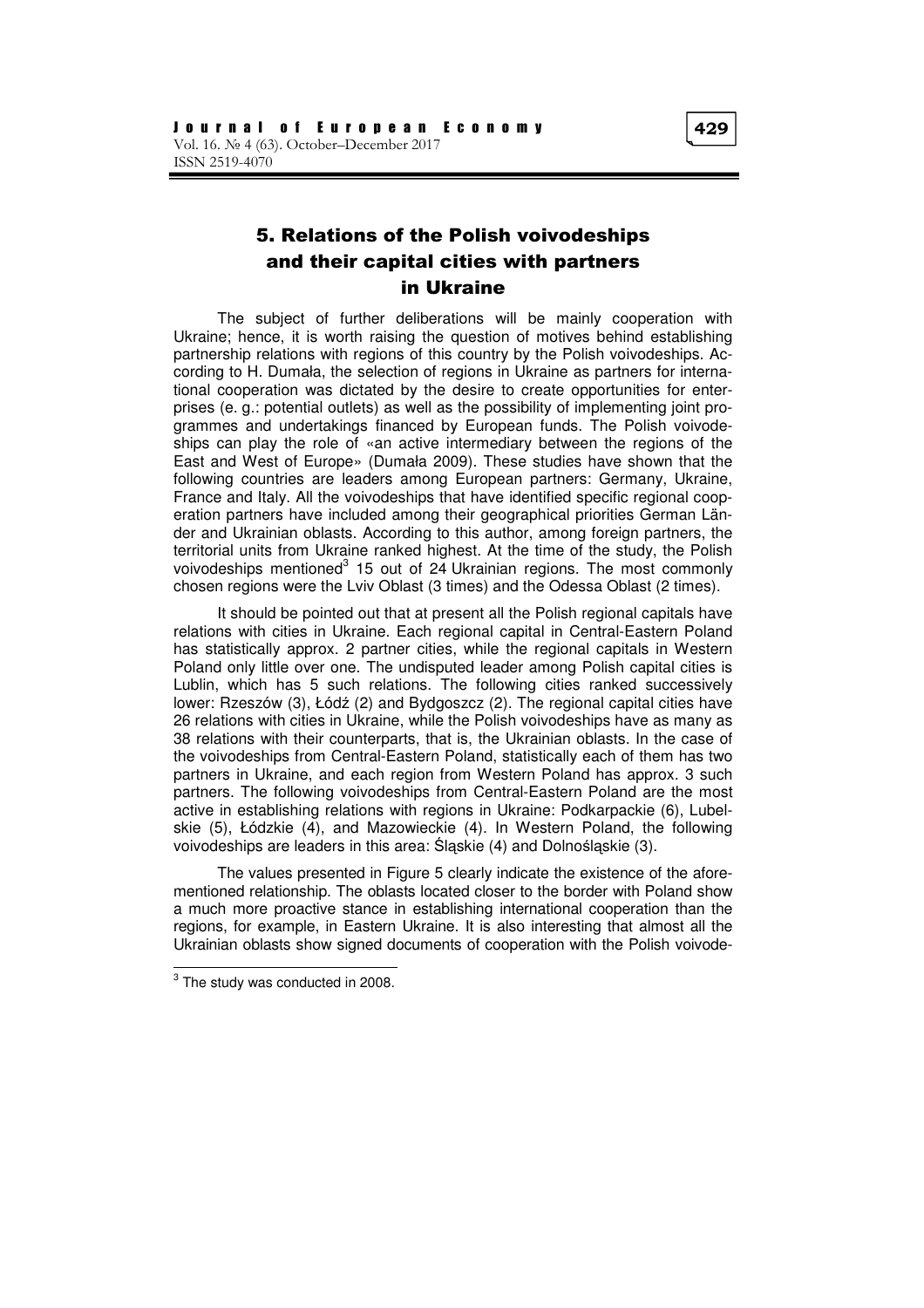

ships, even when the distance between the partners is significant (e. g. 1.500 km). Bearing in mind that there is no local government at the level of the oblast in Ukraine and the power is in the hands of representatives of the central government, it can be assumed that the directions of international cooperation of the oblasts are more related to the directions of cooperation of the entire country, as Poland is one of the most important economic and social partners of Ukraine.

### Figure 5

#### **The number of cooperation documents signed by the Polish voivodeships with the Ukrainian oblasts by individual parts of Ukraine**



Source: own elaboration based on the data from the Public Information Bulletin 2016.

Among the Polish regional capitals, the most popular partners among the capitals of the Ukrainian oblasts are the following cities: Lviv (5 agreements), Lutsk (5) and Ivano-Frankivsk (4). In the case of Lviv and Lutsk, almost all the Polish partner cities are located in Central-Eastern Poland, that is, in their direct proximity. However, it is interesting that most of the partners of the capitals of the oblasts in Eastern Ukraine are the cities in Western Poland (e. g.: Poznań, Szczecin and Katowice). In contrast to the voivodeships, nearly half of the capitals of the Ukrainian oblasts have no partner among the Polish regional capital cities. This does not mean that they do not have a partner on the Polish side, but this is usually a smaller town that does not have the potential of a metropolis.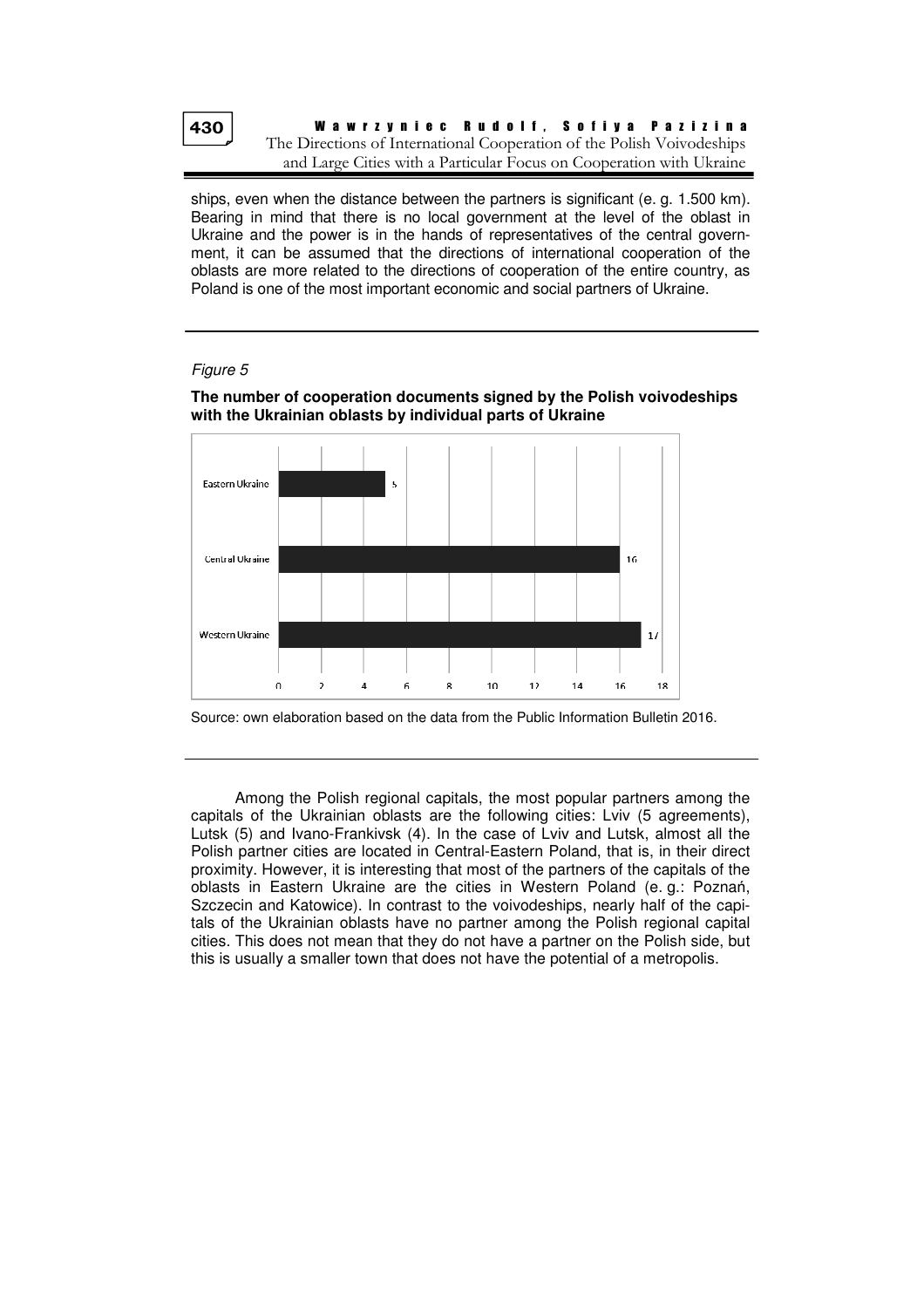## 6. Conclusions

The Polish voivodeships and their capitals are pursuing extensive activities on the international stage as evidenced by the number of established partnerships. They have the greatest number of relations established with Ukrainian oblasts and German Länder. The fact that each Polish regional capital city has an average of slightly more than 14 partner cities is a symbol of openness, but at the same time this fact casts doubt onto the practical capabilities of operationalisation of these relations. Similar statistics applies to the Polish voivodeships. In the situation of the deficit of funds allocated in regional government budgets to conduct international cooperation, this raises a question how to translate the established relationships into opportunities for the socio-economic development of a given region by making use of the potential of such numerous partners. The proposed solution may be for the authorities of the Polish voivodeships to encourage local governments (e.g.: of cities) to establish direct relations with their counterparts in foreign partner regions. Such a practice would lead to greater involvement of actors operating on the territory of a given region in the implementation of cooperation and better integration of societies of territorial units in two different countries.

The paper shows quantitative superiority of international activity of cities over regions. The role of the distance in establishing bilateral cooperation with a potential partner from another country has also been studied. It is true that a relatively close location seems to be a factor in establishing partnerships, but by far more often one may see it with respect to international relations of the Polish voivodeships rather than their capitals. The cities tend to be freer in this regard and do not always take into account the proximity of their partner when establishing international relations. This is evidenced by a growing trend to establish partnerships with cities that are located on other continents, which is a kind of phenomenon in itself. Thus, based on the above-presented conclusions, it can be assumed that the posed hypotheses have been positively verified.

The paper constitutes an attempt to draw attention to the Polish-Ukrainian relations at the regional and city level. Although Ukraine has signed cooperation documents with a number of Polish partners at the level of regions and cities, on the basis of a review of the content of official websites of the Ukrainian oblasts, it can be concluded that the activity in the area of attracting Polish tourists and investors is mediocre. It is symptomatic that most of the Ukrainian oblasts' websites are not translated into any foreign language, and the availability of website content in the Polish language is very rare. In the context of the fact that the Ukrainian oblasts often initiate the establishment of partnerships with the Polish voivodeships, the above-presented findings testify to the lack of a comprehensive approach to manage the process of international cooperation on the part of the administration of the Ukrainian oblasts.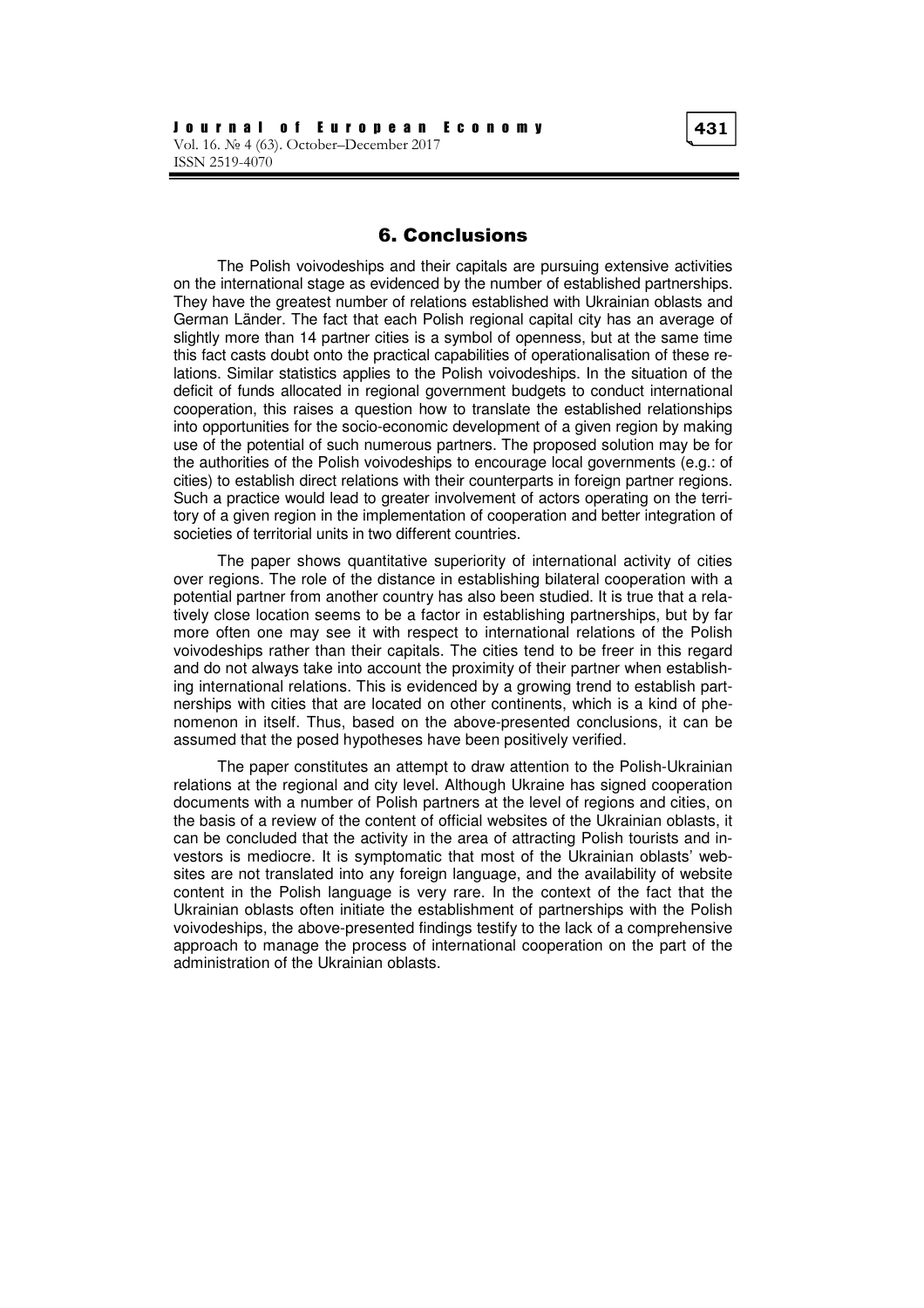In the case of the Polish-Ukrainian relations, additional, in-depth research should be carried out among the authorities and administration of the units on both sides of the border. This would help to determine important factors in establishing cooperation; ascertaining what is most relevant, whether it is close location or common history, or perhaps the fact of inhabiting the same lands by communities of both nations. However, it should be noted that the European Union seeks to promote the development of multilateral relations, and the bilateral relations analysed in the paper can be treated as a prelude for further integration. Euroregions established on the border of the EU, that is, the border with Poland, provide development opportunities for Ukraine. Subsequently, these will probably also include the European Groupings of Territorial Cooperation, which constitute an interesting formula for establishing international ties not only with one's counterparts in another country but also with other parties that want to share their experience and resources to jointly undertake projects beneficial to the European Community.

At the same time, it should be emphasised that the last decade of the development of international relations of the Polish voivodeships and large cities shows a rising trend for transcontinental relations. In the context of globalisation, cities seek to establish relations with distant destinations which, thanks to the development of transport connections, seem today much closer than they used to be. In the future, such activities may also provide an opportunity for the Ukrainian territorial units which, once they have reached a certain level of socio-economic development, will be able to more fully make use of their geopolitical position and begin to build a closer relationship not only with the West, but also with destinations in other parts of the world.

# References

- 1. Aldecoa, F., Keating, M. (ed.) (1999). Paradiplomacy in Action. The Foreign Relations of Subnational Governments, Frank Cass, London.
- 2. Dumała, H. (2009). Priorytety geograficzne współpracy zagranicznej polskich regionów, [in:] A. Stępień-Kuczyńska, K. Dośpiał-Borysiak (ed.), Regiony: Polska-Europa-Świat, Wydawnictwo Mado, Toruń 2009.
- 3. Dworak, K. (2011). Współpraca międzynarodowa miast a rozwój lokalny (na przykładzie miasta Krakowa), Wydawnictwo Promotor, Warszawa 2011.
- 4. EU Council Regulation 1082/2006 of 5 July 2006.
- 5. Gałuszka, K. (2006). Rola współpracy transgranicznej w strategii rozwoju regionu na przykładzie województwa Śląskiego i euroregionu Beskidy, [in:] Współpraca transgraniczna a rozwój regionalny, K. Gomółka (ed.), Warszawa.